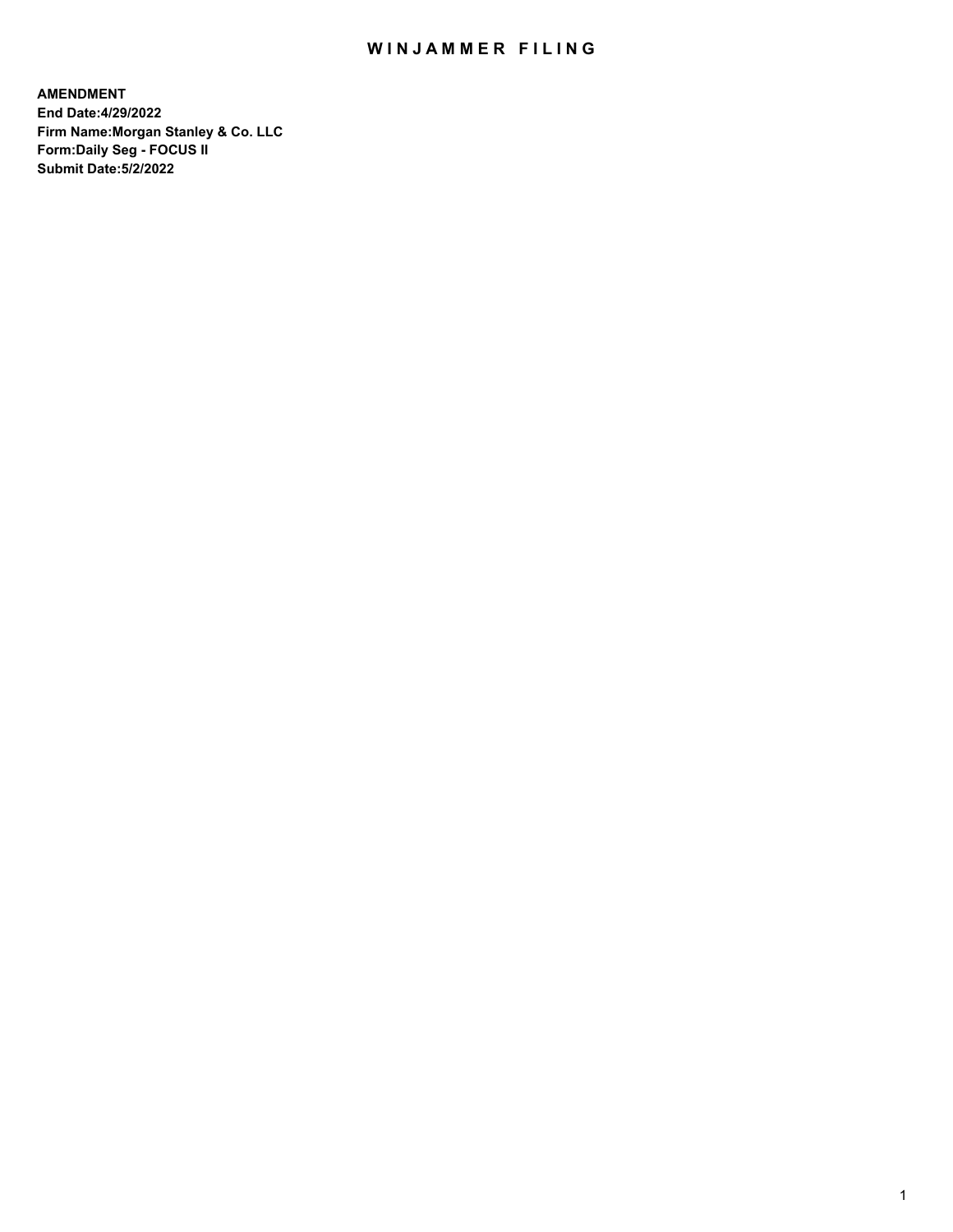**AMENDMENT** 

**End Date:4/29/2022 Firm Name:Morgan Stanley & Co. LLC Form:Daily Seg - FOCUS II Submit Date:5/2/2022 Daily Segregation - Cover Page**

| $-99.99$ and $-99.91$                                                                                                                                                                                                                                                                                                         |                                                            |
|-------------------------------------------------------------------------------------------------------------------------------------------------------------------------------------------------------------------------------------------------------------------------------------------------------------------------------|------------------------------------------------------------|
| Name of Company                                                                                                                                                                                                                                                                                                               | Morgan Stanley & Co. LLC                                   |
| <b>Contact Name</b>                                                                                                                                                                                                                                                                                                           | <b>Ikram Shah</b>                                          |
| <b>Contact Phone Number</b>                                                                                                                                                                                                                                                                                                   | 212-276-0963                                               |
| <b>Contact Email Address</b>                                                                                                                                                                                                                                                                                                  | Ikram.shah@morganstanley.com                               |
| FCM's Customer Segregated Funds Residual Interest Target (choose one):<br>a. Minimum dollar amount: ; or<br>b. Minimum percentage of customer segregated funds required:%; or<br>c. Dollar amount range between: and; or<br>d. Percentage range of customer segregated funds required between:% and%.                         | 235,000,000<br><u>0</u><br><u>00</u><br>0 <sub>0</sub>     |
| FCM's Customer Secured Amount Funds Residual Interest Target (choose one):<br>a. Minimum dollar amount: ; or<br>b. Minimum percentage of customer secured funds required:%; or<br>c. Dollar amount range between: and; or<br>d. Percentage range of customer secured funds required between: % and %.                         | 140,000,000<br><u>0</u><br><u>0 0</u><br>0 <sup>0</sup>    |
| FCM's Cleared Swaps Customer Collateral Residual Interest Target (choose one):<br>a. Minimum dollar amount: ; or<br>b. Minimum percentage of cleared swaps customer collateral required:%; or<br>c. Dollar amount range between: and; or<br>d. Percentage range of cleared swaps customer collateral required between:% and%. | 92,000,000<br><u>0</u><br>0 <sup>0</sup><br>0 <sub>0</sub> |

Attach supporting documents CH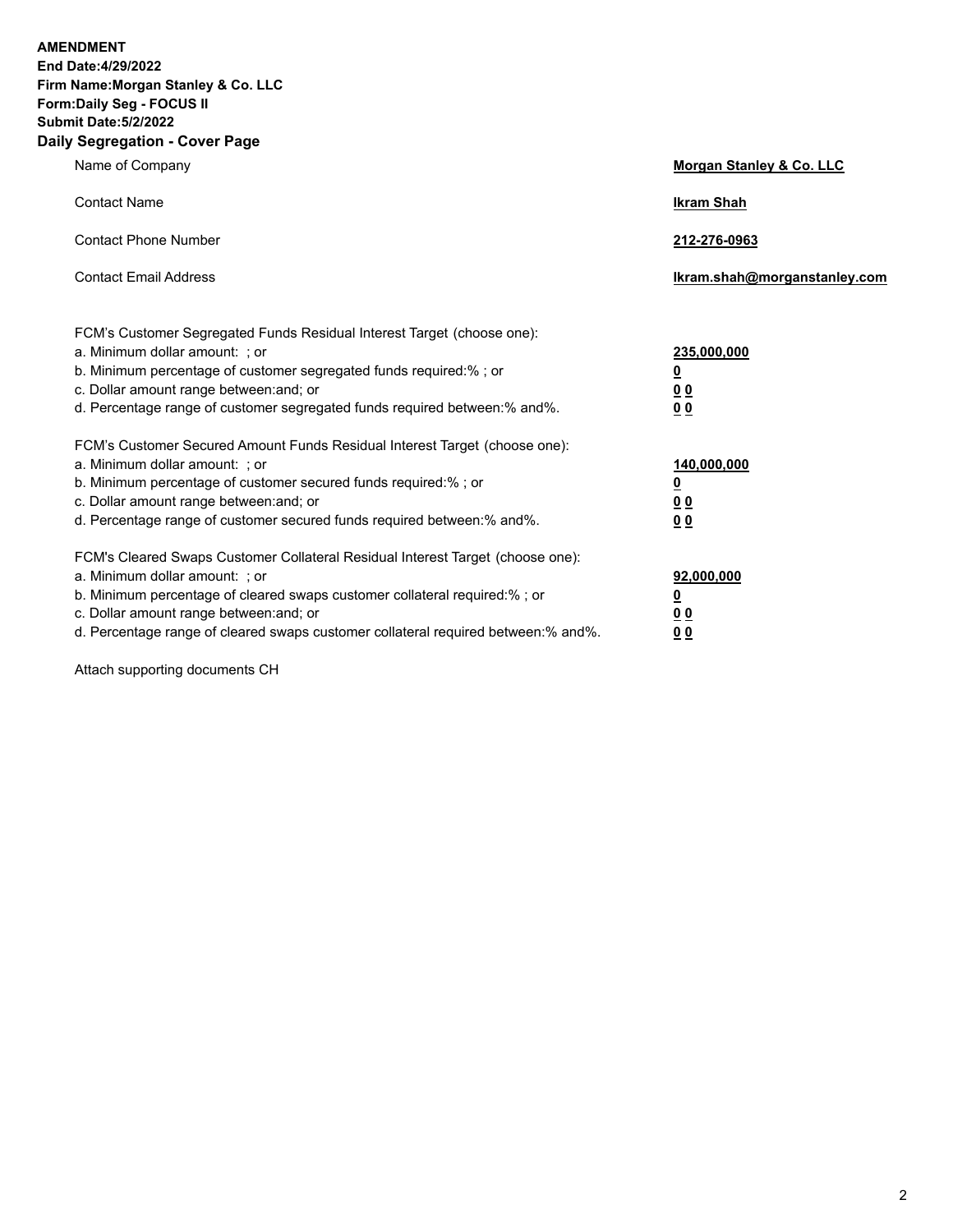|     | <b>AMENDMENT</b><br>End Date: 4/29/2022                                                     |                                  |
|-----|---------------------------------------------------------------------------------------------|----------------------------------|
|     | Firm Name: Morgan Stanley & Co. LLC                                                         |                                  |
|     | Form: Daily Seg - FOCUS II                                                                  |                                  |
|     | <b>Submit Date: 5/2/2022</b>                                                                |                                  |
|     |                                                                                             |                                  |
|     | <b>Daily Segregation - Secured Amounts</b>                                                  |                                  |
|     | Foreign Futures and Foreign Options Secured Amounts                                         |                                  |
|     | Amount required to be set aside pursuant to law, rule or regulation of a foreign            | $0$ [7305]                       |
|     | government or a rule of a self-regulatory organization authorized thereunder                |                                  |
| 1.  | Net ledger balance - Foreign Futures and Foreign Option Trading - All Customers             |                                  |
|     | A. Cash                                                                                     | 5,159,701,013 [7315]             |
|     | B. Securities (at market)                                                                   | 2,495,504,523 [7317]             |
| 2.  | Net unrealized profit (loss) in open futures contracts traded on a foreign board of trade   | 1,616,014,578 [7325]             |
| 3.  | Exchange traded options                                                                     |                                  |
|     | a. Market value of open option contracts purchased on a foreign board of trade              | 39,020,162 [7335]                |
|     | b. Market value of open contracts granted (sold) on a foreign board of trade                | -24,338,406 [7337]               |
| 4.  | Net equity (deficit) (add lines 1. 2. and 3.)                                               | 9,285,901,870 [7345]             |
| 5.  | Account liquidating to a deficit and account with a debit balances - gross amount           | 59,434,778 [7351]                |
|     |                                                                                             |                                  |
|     | Less: amount offset by customer owned securities                                            | -52,249,695 [7352] 7,185,083     |
|     |                                                                                             | [7354]                           |
| 6.  | Amount required to be set aside as the secured amount - Net Liquidating Equity              | 9,293,086,953 [7355]             |
|     | Method (add lines 4 and 5)                                                                  |                                  |
| 7.  | Greater of amount required to be set aside pursuant to foreign jurisdiction (above) or line | 9,293,086,953 [7360]             |
|     | 6.                                                                                          |                                  |
|     | FUNDS DEPOSITED IN SEPARATE REGULATION 30.7 ACCOUNTS                                        |                                  |
| 1.  | Cash in banks                                                                               |                                  |
|     | A. Banks located in the United States                                                       | 294,466,798 [7500]               |
|     | B. Other banks qualified under Regulation 30.7                                              | 205,961,477 [7520] 500,428,275   |
|     |                                                                                             | [7530]                           |
| 2.  | Securities                                                                                  |                                  |
|     | A. In safekeeping with banks located in the United States                                   | 1,346,349,875 [7540]             |
|     | B. In safekeeping with other banks qualified under Regulation 30.7                          | 94,110,520 [7560] 1,440,460,395  |
|     |                                                                                             | [7570]                           |
| 3.  | Equities with registered futures commission merchants                                       |                                  |
|     | A. Cash                                                                                     | 30,009,311 [7580]                |
|     | <b>B.</b> Securities                                                                        | $0$ [7590]                       |
|     | C. Unrealized gain (loss) on open futures contracts                                         | 4,804,931 [7600]                 |
|     | D. Value of long option contracts                                                           | $0$ [7610]                       |
|     | E. Value of short option contracts                                                          | 0 [7615] 34,814,242 [7620]       |
| 4.  | Amounts held by clearing organizations of foreign boards of trade                           |                                  |
|     | A. Cash                                                                                     | $0$ [7640]                       |
|     | <b>B.</b> Securities                                                                        | $0$ [7650]                       |
|     | C. Amount due to (from) clearing organization - daily variation                             | $0$ [7660]                       |
|     | D. Value of long option contracts                                                           | $0$ [7670]                       |
|     | E. Value of short option contracts                                                          | 0 [7675] 0 [7680]                |
| 5.  | Amounts held by members of foreign boards of trade                                          |                                  |
|     |                                                                                             |                                  |
|     | A. Cash                                                                                     | 4,853,576,065 [7700]             |
|     | <b>B.</b> Securities                                                                        | 1,055,044,128 [7710]             |
|     | C. Unrealized gain (loss) on open futures contracts                                         | 1,611,209,647 [7720]             |
|     | D. Value of long option contracts                                                           | 39,020,162 [7730]                |
|     | E. Value of short option contracts                                                          | -24,338,406 [7735] 7,534,511,596 |
|     |                                                                                             | [7740]                           |
| 6.  | Amounts with other depositories designated by a foreign board of trade                      | $0$ [7760]                       |
| 7.  | Segregated funds on hand                                                                    | $0$ [7765]                       |
| 8.  | Total funds in separate section 30.7 accounts                                               | 9,510,214,508 [7770]             |
| 9.  | Excess (deficiency) Set Aside for Secured Amount (subtract line 7 Secured Statement         | 217,127,555 [7380]               |
|     | Page 1 from Line 8)                                                                         |                                  |
| 10. | Management Target Amount for Excess funds in separate section 30.7 accounts                 | 140,000,000 [7780]               |

11. Excess (deficiency) funds in separate 30.7 accounts over (under) Management Target **77,127,555** [7785]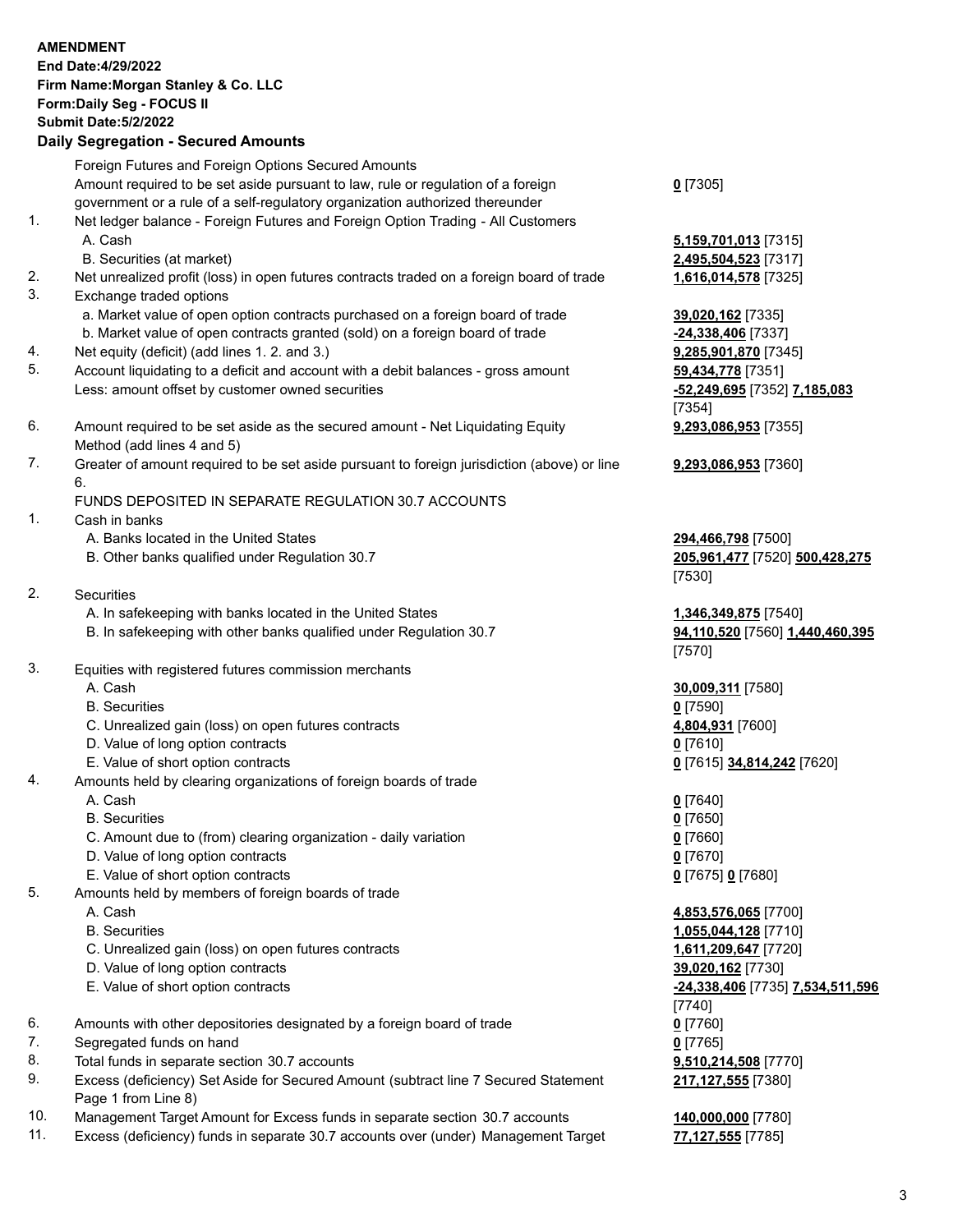|     | <b>AMENDMENT</b><br>End Date: 4/29/2022<br>Firm Name: Morgan Stanley & Co. LLC                 |                                  |
|-----|------------------------------------------------------------------------------------------------|----------------------------------|
|     | Form: Daily Seg - FOCUS II                                                                     |                                  |
|     | <b>Submit Date: 5/2/2022</b>                                                                   |                                  |
|     | Daily Segregation - Segregation Statement                                                      |                                  |
|     | SEGREGATION REQUIREMENTS(Section 4d(2) of the CEAct)                                           |                                  |
| 1.  | Net ledger balance                                                                             |                                  |
|     | A. Cash                                                                                        | 19,466,481,452 [7010]            |
|     | B. Securities (at market)                                                                      | 8,927,948,338 [7020]             |
| 2.  | Net unrealized profit (loss) in open futures contracts traded on a contract market             | $-2,833,160,931$ [7030]          |
| 3.  | Exchange traded options                                                                        |                                  |
|     | A. Add market value of open option contracts purchased on a contract market                    | 2,719,714,333 [7032]             |
|     | B. Deduct market value of open option contracts granted (sold) on a contract market            | -2,059,451,062 [7033]            |
| 4.  | Net equity (deficit) (add lines 1, 2 and 3)                                                    | 26,221,532,130 [7040]            |
| 5.  | Accounts liquidating to a deficit and accounts with                                            |                                  |
|     | debit balances - gross amount                                                                  | 1,201,107,914 [7045]             |
|     | Less: amount offset by customer securities                                                     | -1,196,384,503 [7047] 4,723,411  |
|     |                                                                                                | [7050]                           |
| 6.  | Amount required to be segregated (add lines 4 and 5)                                           | 26,226,255,541 [7060]            |
|     | FUNDS IN SEGREGATED ACCOUNTS                                                                   |                                  |
| 7.  | Deposited in segregated funds bank accounts                                                    |                                  |
|     | A. Cash                                                                                        | 2,101,819,841 [7070]             |
|     | B. Securities representing investments of customers' funds (at market)                         | $0$ [7080]                       |
|     | C. Securities held for particular customers or option customers in lieu of cash (at<br>market) | 3,841,720,488 [7090]             |
| 8.  | Margins on deposit with derivatives clearing organizations of contract markets                 |                                  |
|     | A. Cash                                                                                        | 15,605,649,005 [7100]            |
|     | B. Securities representing investments of customers' funds (at market)                         | $0$ [7110]                       |
|     | C. Securities held for particular customers or option customers in lieu of cash (at<br>market) | 4,925,918,543 [7120]             |
| 9.  | Net settlement from (to) derivatives clearing organizations of contract markets                | <u>-686,950,170</u> [7130]       |
| 10. | Exchange traded options                                                                        |                                  |
|     | A. Value of open long option contracts                                                         | 2,719,714,333 [7132]             |
|     | B. Value of open short option contracts                                                        | -2,059,451,062 <sup>[7133]</sup> |
| 11. | Net equities with other FCMs                                                                   |                                  |
|     | A. Net liquidating equity                                                                      | 10,211,023 [7140]                |
|     | B. Securities representing investments of customers' funds (at market)                         | $0$ [7160]                       |
|     | C. Securities held for particular customers or option customers in lieu of cash (at<br>market) | $0$ [7170]                       |
| 12. | Segregated funds on hand                                                                       | 160,309,307 [7150]               |
| 13. | Total amount in segregation (add lines 7 through 12)                                           | 26,618,941,308 [7180]            |
| 14. | Excess (deficiency) funds in segregation (subtract line 6 from line 13)                        | 392,685,767 [7190]               |
|     |                                                                                                |                                  |

15. Management Target Amount for Excess funds in segregation<br>16. Excess (deficiency) funds in segregation over (under) Management Target Amount 157,685,767 [7198] Excess (deficiency) funds in segregation over (under) Management Target Amount Excess

**157,685,767** [7198]